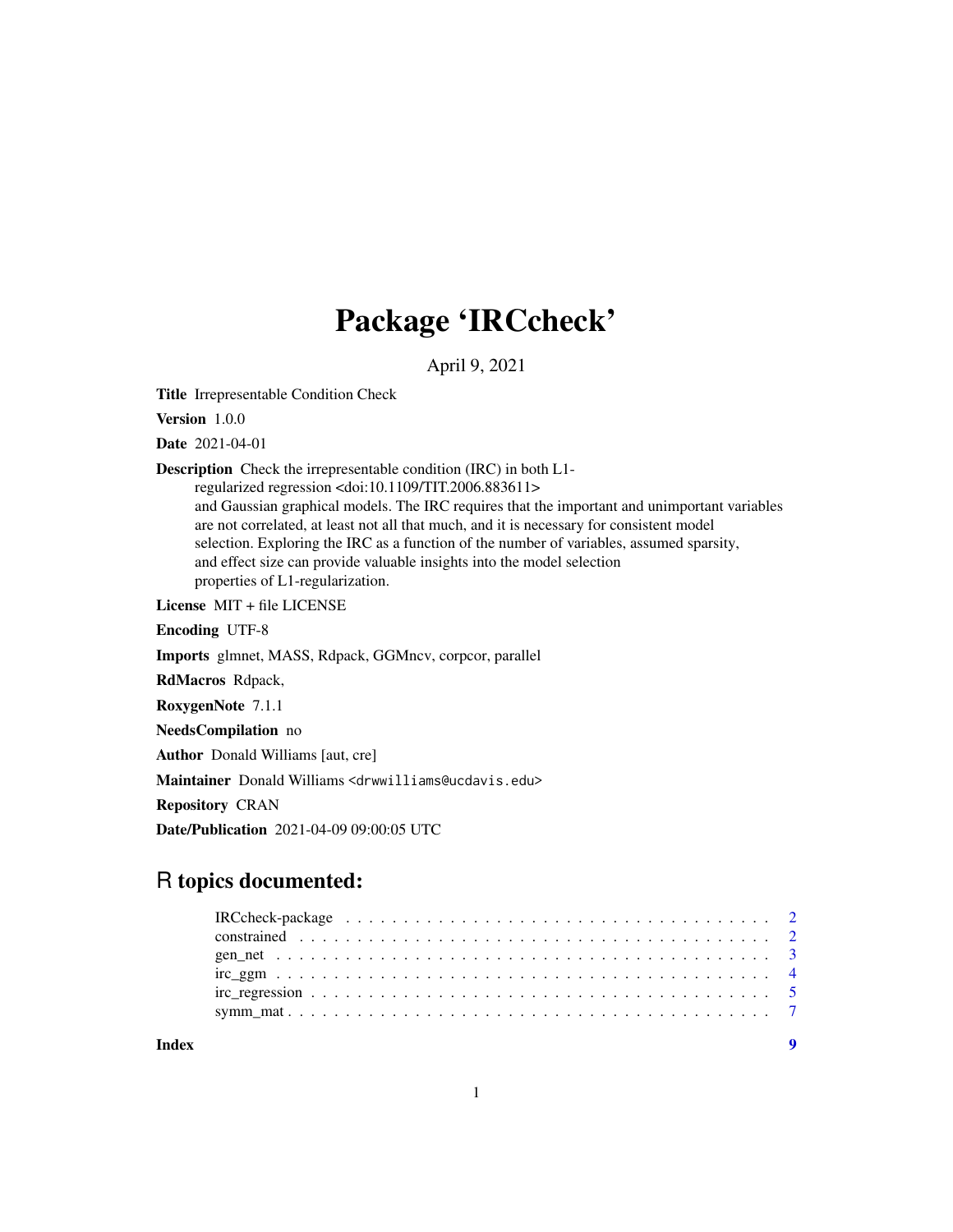#### Description

L1 regularization requires the IRC for consistent model selection, that is, with more data, the true model is converged upon. This package allows for checking the IRC in both regression and Gaussian graphical models.

> Importantly, the IRC cannot be checked in real data. The primary use for this package is to explore the IRC in a \emph{true} model that may be used in a simulation study. Alternatively, it is very informative to simply look at the IRC as a function of sparsity and the number of variables, including the regularization path and false selections.

constrained *Constrained Precision Matrix*

#### Description

Compute the maximum likelihood estimate, given certain elements are constrained to zero (e.g., an adjacency matrix). This approach is described in Hastie et al. (2009).

#### Usage

constrained(Sigma, adj)

# Arguments

| Sigma | Covariance matrix                                                               |
|-------|---------------------------------------------------------------------------------|
| adi   | Matrix with constraints. A zero indicates that element should be constrained to |
|       | zero.                                                                           |

### Value

A list containing the inverse covariance matrix and the covariance matrix.

#### Note

The algorithm is written in c++.

#### References

Hastie T, Tibshirani R, Friedman J (2009). *The elements of statistical learning: data mining, inference, and prediction*. Springer Science \& Business Media.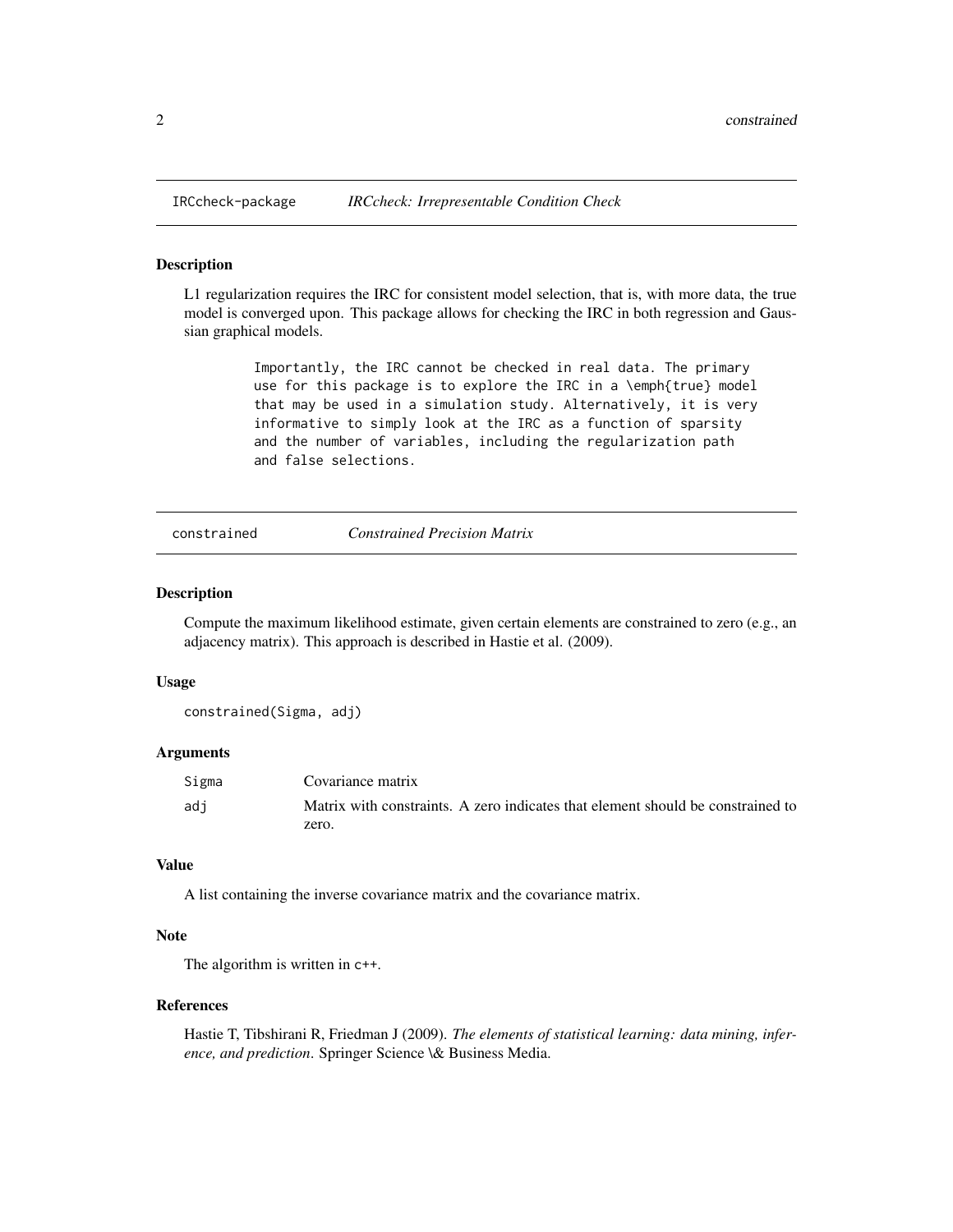<span id="page-2-0"></span>gen\_net 3

# Examples

```
# random adj
# 90 % sparsity (roughly)
p \le -20adj <- matrix(sample(0:1, size = p^2, replace = TRUE,
              prob = c(0.9, 0.1)),
              nrow = p, ncol = p)
adj <- symm_mat(adj)
diag(adj) <- 1
# random correlation matrix
set.seed(1)
cors <- cov2cor(
  solve(
  rWishart(1, p + 2, diag(p))[1, 1])
# constrain to zero
net <- constrained(cors, adj = adj)
```
# gen\_net *Generate True Partial Correlation Matrix*

# Description

Generate True Partial Correlation Matrix

# Usage

 $gen_{net}(p = 20, edge_{prob} = 0.3, lb = 0.05, ub = 0.3)$ 

# Arguments

| р         | number of variables (nodes)              |
|-----------|------------------------------------------|
| edge_prob | connectivity                             |
| 1b        | lower bound for the partial correlations |
| ub        | upper bound for the partial correlations |

#### Value

A list with the true structure, adjacency matrix, and correlation matrix.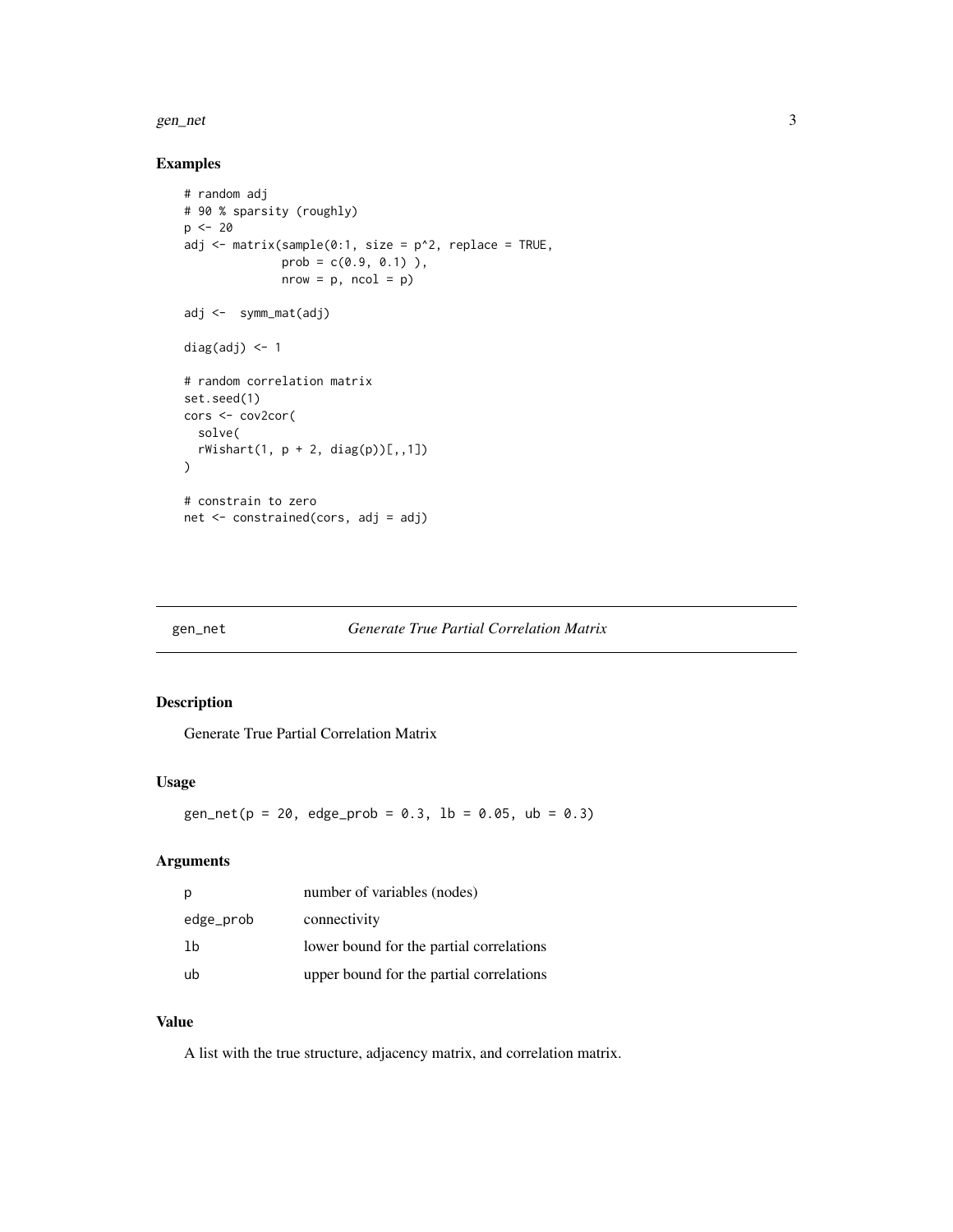### <span id="page-3-0"></span>Note

The function checks for a valid matrix (positive definite), but sometimes this will still fail. For example, for larger p, to have large partial correlations this requires a sparse GGM (accomplished by setting edge\_prob to a small value).

#### Examples

true\_net <-  $gen_{net}(p = 10)$ 

irc\_ggm *Irrepresentable Condition: Gaussian Graphical Model*

### Description

Check the IRC (or Incoherence condition) in Gaussian graphical Models, following Equation (8) in (Ravikumar et al. 2008).

# Usage

irc\_ggm(true\_network, cores = 2)

# Arguments

| true network | A matrix of dimensions $p$ by $p$ , assumed to be a partial correlation matrix. |
|--------------|---------------------------------------------------------------------------------|
| cores        | Integer. Number of cores for parallel computing (defaults to 2)                 |

# Value

infinity norm (greater than 1 the IRC is violated, with closer to zero better).

### References

Ravikumar P, Raskutti G, Wainwright MJ, Yu B (2008). "Model Selection in Gaussian Graphical Models: High-Dimensional Consistency of l1-regularized MLE." In *NIPS*, 1329–1336.

# Examples

```
# generate network
net <- gen_net(p = 20, edge_prob = 0.3, lb = 0.05, ub = 0.3)
# check irc
irc_ggm(net$pcors)
# random adj
# 90 % sparsity (roughly)
p \le -20
```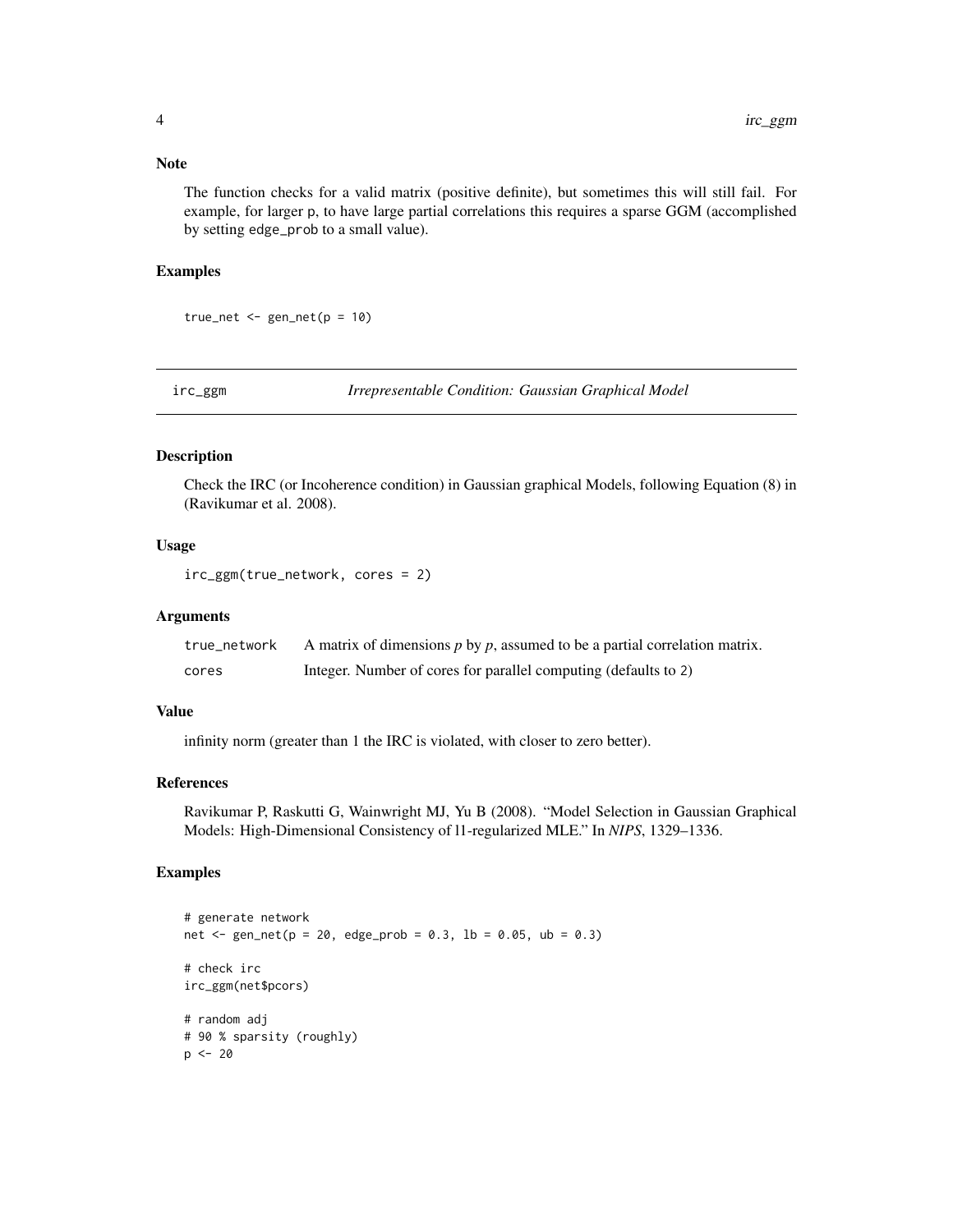```
adj <- matrix(sample(0:1, size = p^2, replace = TRUE,
              prob = c(0.9, 0.1)),
              nrow = p, ncol = p)adj <- symm_mat(adj)
diag(adj) <- 1
# random correlation matrix
set.seed(1)
cors <- cov2cor(
  solve(
  rWishart(1, p + 2, diag(p))[1, 1]\mathcal{L}# constrain to zero
net <- constrained(cors, adj = adj)
irc_ggm(net$wadj)
#' # random adj
# 50 % sparsity (roughly)
p <- 20
adj <- matrix(sample(0:1, size = p^2, replace = TRUE, prob = c(0.5, 0.5)),
              nrow = p, ncol = p)adj <- symm_mat(adj)
diag(adj) <- 1
# random correlation matrix
set.seed(1)
cors <- cov2cor(
  solve(
  rWishart(1, p + 2, diag(p))[1, 1]\mathcal{L}# constrain to zero
net <- constrained(cors, adj = adj)
irc_ggm(net$wadj)
```
irc\_regression *Irrepresentable Condition: Regression*

# Description

Check the IRC in multiple regression, following Equation (2) in (Zhao and Yu 2006).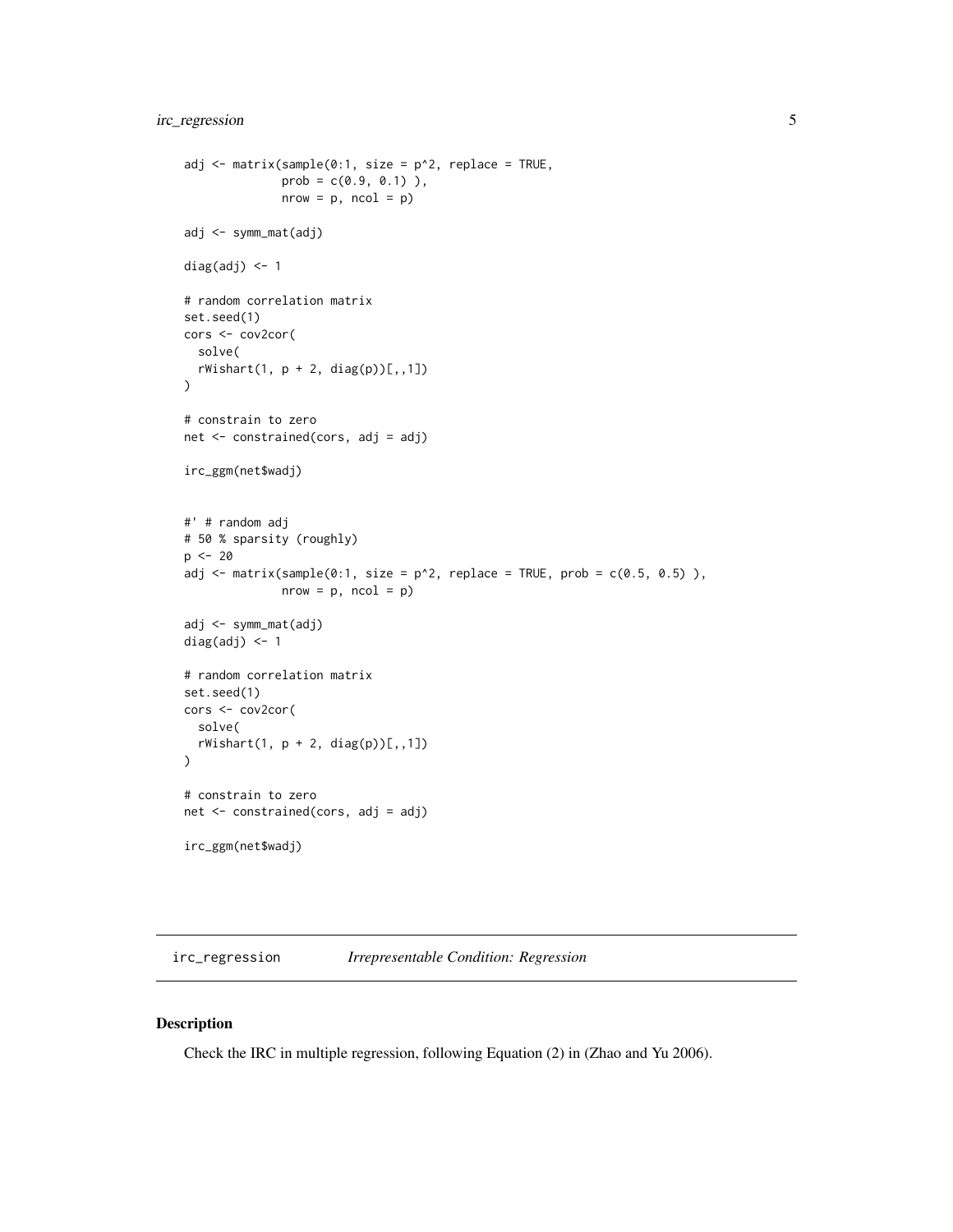#### Usage

irc\_regression(X, which\_nonzero)

#### **Arguments**

| A matrix of dimensions $n$ (observations) by $p$ (variables).                                     |
|---------------------------------------------------------------------------------------------------|
| which nonzero Numeric vector with the location of the nonzero relations (a.k.a., the active set). |

#### Value

infinity norm (greater than 1 the IRC is violated)

# Note

It is common to take 1 - the infinity norm, thereby indicating the IRC is violated when the value is negative.

# References

Zhao P, Yu B (2006). "On Model Selection Consistency of Lasso." *The Journal of Machine Learning Research*, 7, 2541–2563. ISSN 15324435, doi: [10.1109/TIT.2006.883611,](https://doi.org/10.1109/TIT.2006.883611) 1305.7477, <https://doi.org/10.1109/TIT.2006.883611>.

### Examples

```
# data
# note: irc_met (block diagonal; 1st 10 active)
cors <- rbind(
cbind(matrix(.7, 10,10), matrix(0, 10,10)),
cbind(matrix(0, 10,10), matrix(0.7, 10,10))
)
diag(cors) <-1X \le - MASS::mvrnorm(2500, rep(0, 20), Sigma = cors, empirical = TRUE)
# check IRC
irc_regression(X, which_nonzero = 1:10)
# generate data
y <- X %*% c(rep(1,10), rep(0, 10)) + rnorm(2500)
fit \le glmnet::glmnet(X, y, lambda = seq(10, 0.01, length.out = 400))
# plot
plot(fit, xvar = "lambda")
# Example (more or less) from Zhao and Yu (2006)
# section 3.3
```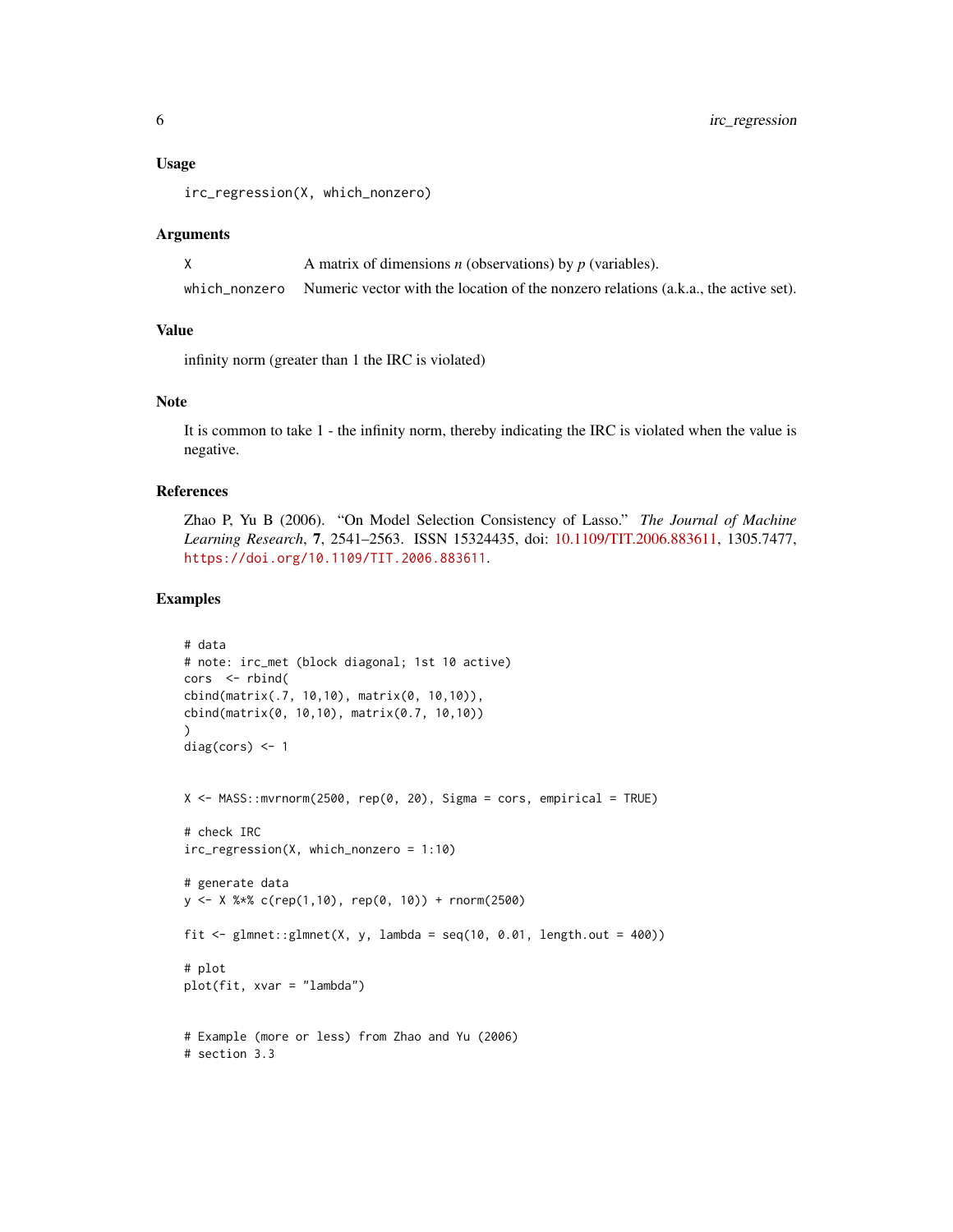```
# number of predictors
p \le -2^4# number active (q in Zhao and Yu 2006)
n_beta <- 4/8 * p
# betas
beta \leq c(rep(1, n_beta), rep(0, p - n_beta))
check <- NA
for(i in 1:100){
  cors <- cov2cor(
    solve(
      rWishart(1, p, diag(p))[, 1]))
  # predictors
  X <- MASS::mvrnorm(500, rep(0, p), Sigma = cors, empirical = TRUE)
  check[i] <- irc_regression(X, which_nonzero = which(beta != 0))
}
# less than 1
mean(check < 1)
# or greater than 0
mean(1 - check > 0)
```

| symm_mat |  |
|----------|--|
|          |  |

symm\_mat *Symmetric Matrix Copy the upper triangular of a matrix into the lower triangular portion of the matrix.*

# Description

Symmetric Matrix

Copy the upper triangular of a matrix into the lower triangular portion of the matrix.

#### Usage

```
symm_mat(x)
```
# Arguments

x A matrix of dimensions *p* by *p*.

# Value

A matrix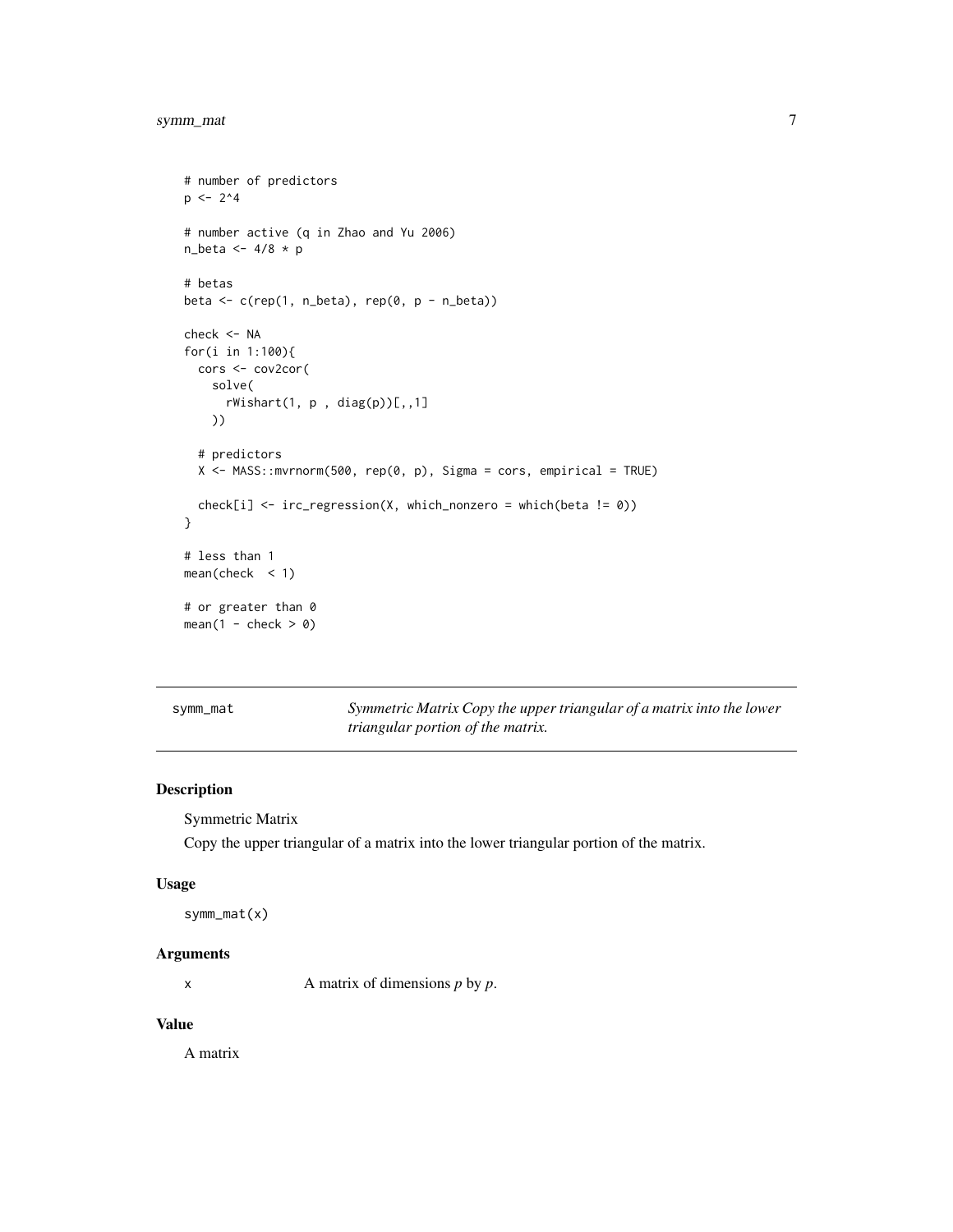# Examples

```
adj <- matrix(sample(0:1, size = 25, replace = TRUE), 5, 5)
symm_mat(adj)
```